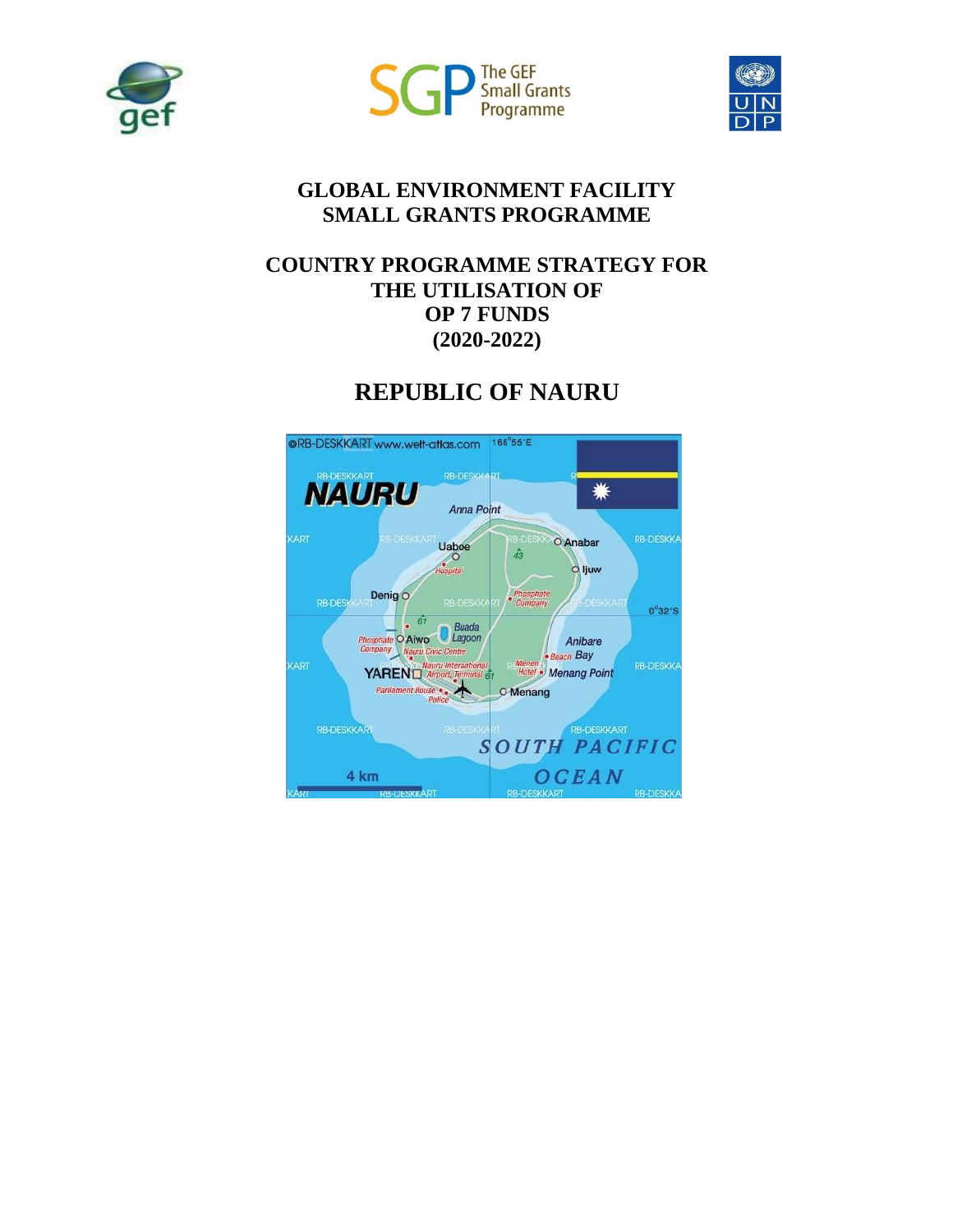





#### **Topic**

#### **SGP COUNTRY PROGRAMME STRATEGY FOR OP7**

<span id="page-1-1"></span>**Country: Nauru**

**OP7 Resources (Estimated): USD 500,000 +10% of STAR + OP6 balances (if any) (Resources Outlay): STAR US\$ 10% of STAR; CORE\$ 500,000**

#### **OP7 Financial Resources - SGP Country Programme (estimated US\$[\)](#page-1-0)<sup>1</sup>**

Table 1, Nauru: Total Number of Projects supported and disbursement record

|                 | <b>Total No. of</b> | <b>Total Grant Amount</b> |      | Co-finance |  |
|-----------------|---------------------|---------------------------|------|------------|--|
| <b>OP</b>       | <b>Projects</b>     | <b>Committed</b>          | Cash | In-kind    |  |
| OP <sub>5</sub> |                     | 960,000 (STAR)            |      |            |  |
| Total           |                     |                           |      |            |  |

(November 2019)

<span id="page-1-0"></span><sup>&</sup>lt;sup>1</sup>The level of SGP OP7 resources is an estimated total of: (i) the GEF7 core grant allocation (to be reviewed annually by CPMT on the basis of performance, co-financing and strategic partnerships, demonstrated NSC commitment rates, and UNOPS delivery); (ii) approved STAR resources; as well as (iii) other sources of third party cost sharing & co-financing (country, regional and/or global levels). SGP countries with remaining OP6 balances that have not been pipelined will be expected to use these balances in line with the OP7 strategic approach in order to be coherent in terms of SGP programming and results expected.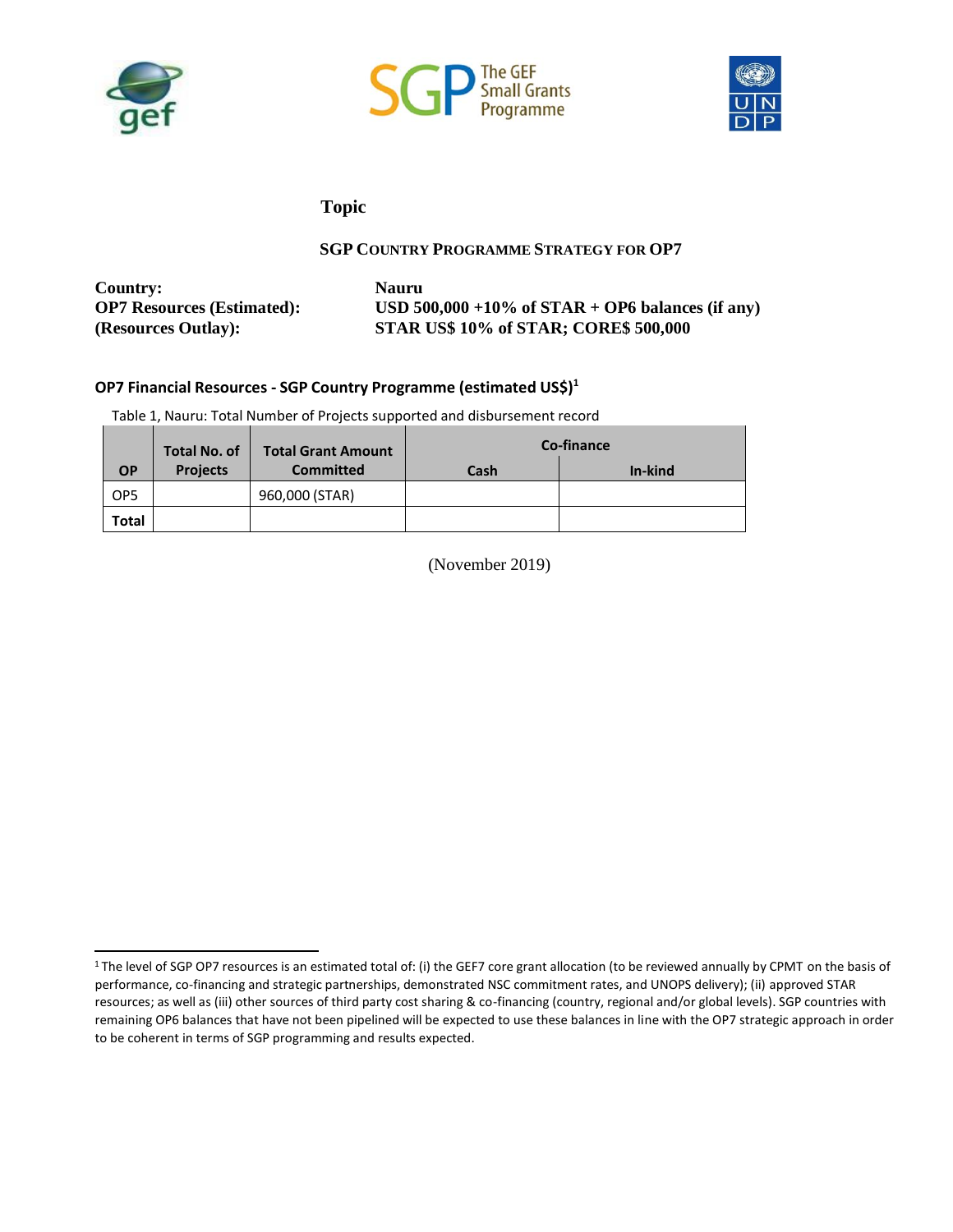



### **List of Acronyms**

<span id="page-2-0"></span>

| <b>CBO</b>    | <b>Community Based Organization</b>                   |
|---------------|-------------------------------------------------------|
| COB           | Convention on Biodiversity                            |
| <b>CPMT</b>   | Central Programme Management Team                     |
| <b>CPS</b>    | <b>Country Programme Strategy</b>                     |
| <b>CSIRO</b>  | Commonwealth Scientific & Industrial                  |
|               | Research.                                             |
| <b>CSO</b>    | Civil Society Organization                            |
| EC            | EcoNauru                                              |
| ES            | <b>Environmental Sustainability</b>                   |
| <b>GEF</b>    | <b>Global Environment Facility</b>                    |
| <b>GHGs</b>   | <b>Green House Gases</b>                              |
| <b>HFCs</b>   | Hydrofluorocarbons                                    |
| IK            | Indigenous Knowledge                                  |
| <b>MDG</b>    | Millennium Development Goals                          |
| <b>MEAs</b>   | Multi-lateral Environment Agreements                  |
| M & E         | Monitoring and Evaluation                             |
| <b>MPA</b>    | <b>Marine Protected Areas</b>                         |
| NC            | <b>National Coordinator</b>                           |
| <b>NCSA</b>   | National Capacity and Self-Assessment                 |
| <b>NEMS</b>   | National Environmental and Management Strategy        |
| <b>NEP</b>    | <b>National Environmental Policy</b>                  |
| <b>NGO</b>    | Non-Governmental Organisation                         |
| <b>NSC</b>    | <b>National Steering Committee</b>                    |
| <b>NUC</b>    | Nauru Utilities Corporation                           |
| <b>NDMO</b>   | National Disasters Management Office.                 |
| <b>NRC</b>    | Nauru Rehabilitation Corporation.                     |
| RONAdapt      | Republic of Nauru Adaptation to Climate Change.       |
| <b>SGP</b>    | <b>Small Grants Programme</b>                         |
| <b>SIDS</b>   | <b>Small Island Developing State</b>                  |
| SRO           | Sub-regional Office                                   |
| <b>STAR</b>   | System for the Transparent Allocation of Resources    |
| UN            | <b>United Nations</b>                                 |
| <b>UNCCD</b>  | United Nations Convention to Combat Desertification.  |
| <b>UNDP</b>   | <b>United Nations Development Programme</b>           |
| <b>UNFCCC</b> | United Nations Framework Convention on Climate Change |
| <b>UNOPS</b>  | United Nations Office for Project Services            |
|               |                                                       |

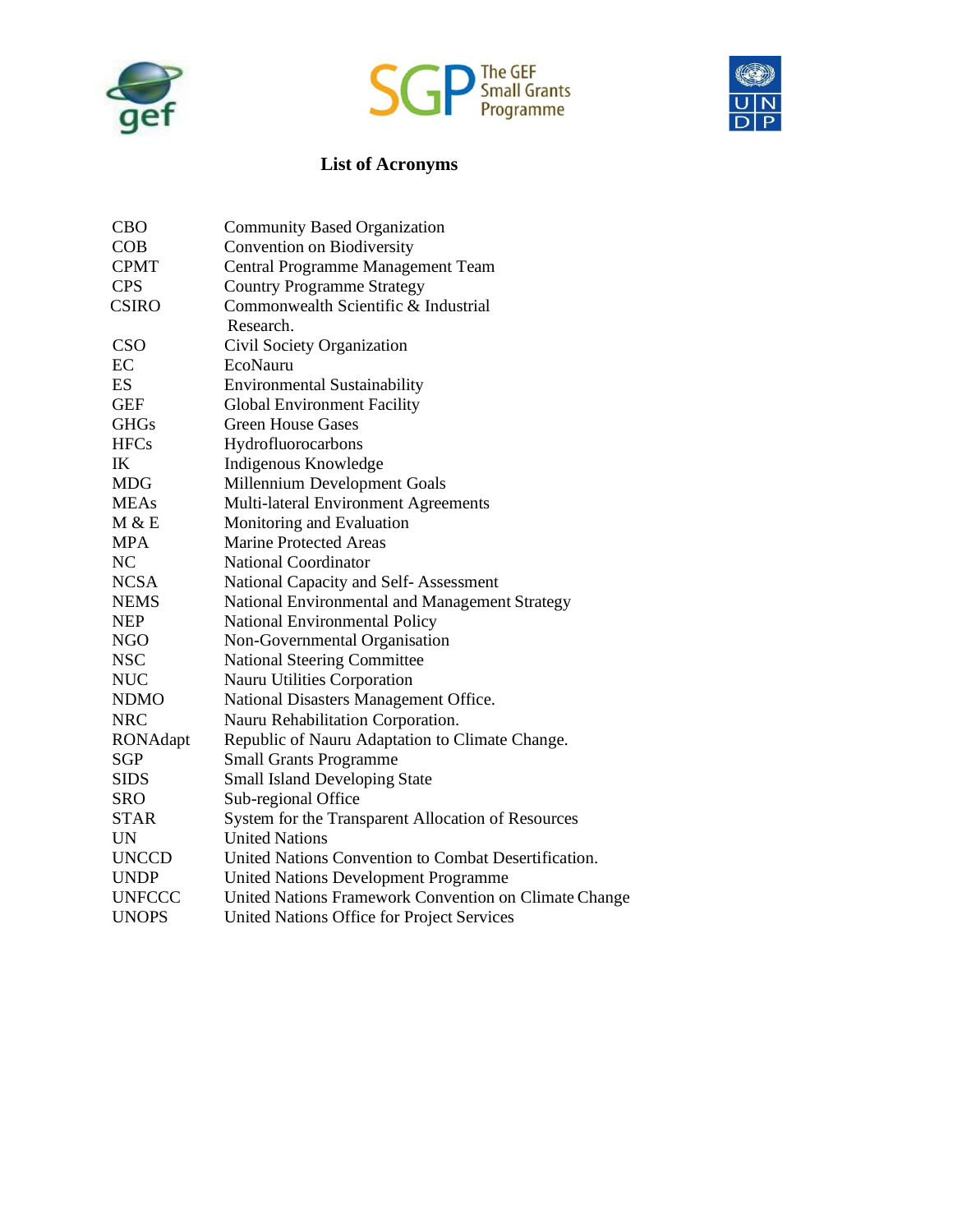





## Contents

|                                                                                  | 10 |
|----------------------------------------------------------------------------------|----|
|                                                                                  | 11 |
| Targeted Community Awareness Programs for Climate Change________________________ | 12 |
|                                                                                  | 17 |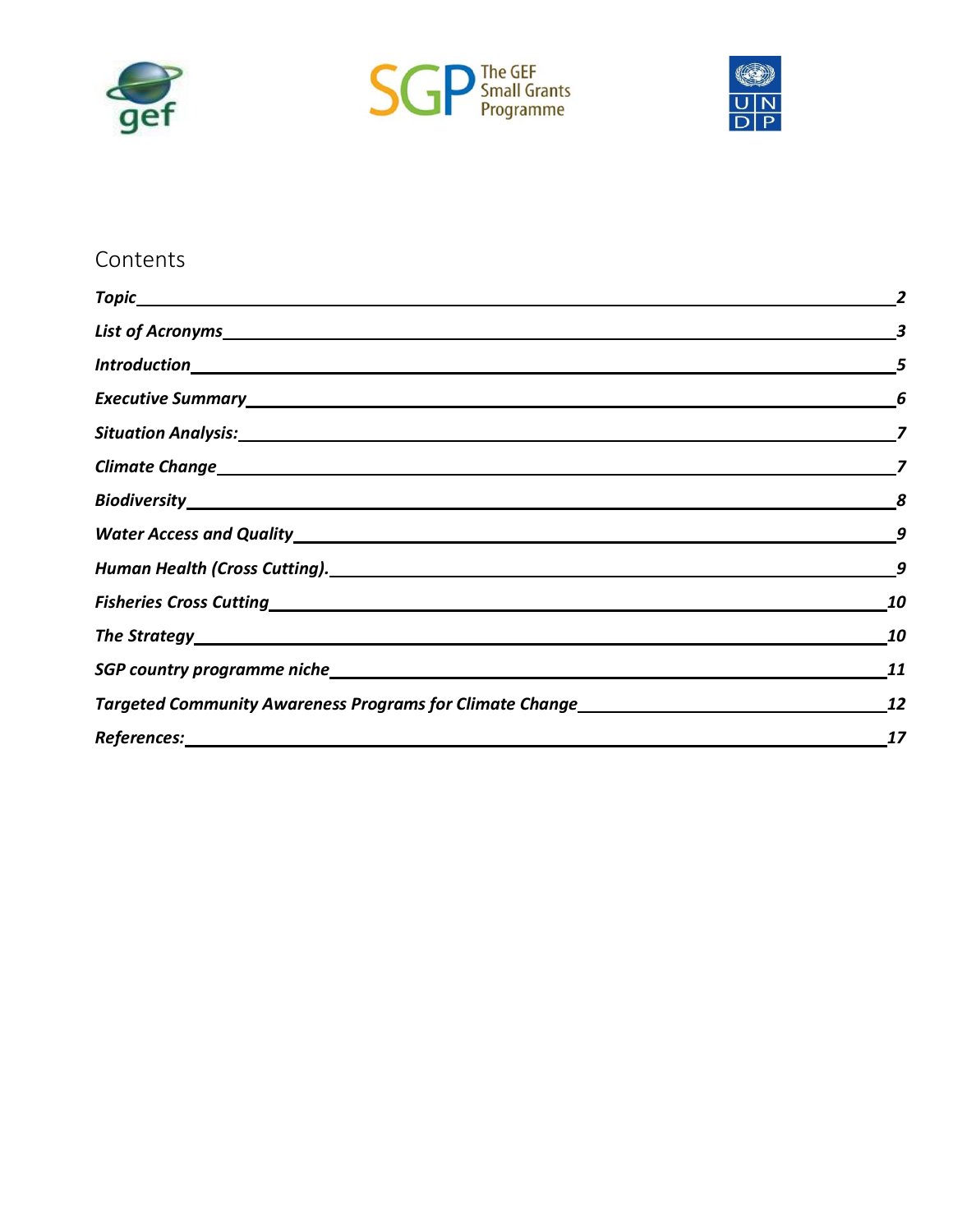#### **The GEF SGP and the Country Programme Strategy**

#### **Introduction**

<span id="page-4-0"></span>Nauru's National Sustainable Development Strategy (NSDS) outlines the key focal areas of social, economic and environmental challenges, and key development priorities (Government 2009). These developmental and environmental challenges also illustrate Nauru's vulnerability to external stresses and risks, including those posed by climate change and disasters. The Global Environment Facility Small Grants Programme (GEF SGP) was established in 1992 as a corporate programme of the GEF. It is implemented by the United Nations Development Programme (UNDP) and executed by the United Nations Office for Project Services (UNOPS), on behalf of the GEF partnership. Since 1992, the GEF SGP has funded over 15,000 projects in 124 countries in the five GEF Focal Areas of B*iodiversity Conservation, Climate Change Mitigation, Protection of International Waters, Prevention of Land Degradation & Sustainable Forestry, and Chemicals which include the Elimination of Persistent Organic Pollutants*. The GEF SGP funds projects only through Civil Society Organizations (CSOs) with an emphasis on the poor and marginalized groups, and communities. The programme's objectives are to achieve environmental sustainability, reduce poverty and build capacity.

To achieve its global mission of addressing global environmental problems at the community level, SGP has pledged to work in a *decentralized, transparent, participatory, inclusive, efficient, flexible and cost-effective manner,* and to create partnerships with Government, the private sector, donors and groups with a similar mission. This translates into being responsive, proactive and working with communities to address global environmental problems through initiatives that cumulatively and synergistically create positive impacts in the environment and for communities. SGP is country driven and most project decisions are made by the National Steering Committee (NSC), which is a volunteer group of nationals representing the CSO sector (in the majority), Government, the private sector, and academia.

SGP uses the Country Programme Strategy (CPS) to focus and to achieve impacts in a dynamic environment of competing needs which are championed by many different stakeholders with varying agendas. The CPS is the primary document which clearly articulates the platform for programming in each country. It is a guide to programme and project development, lays the basis for project implementation, monitoring and evaluation, and is a vehicle for developing and maintaining a result oriented, knowledge driven programme over an operational programme period which is usually 3 to 4 years.

During Operational Phase 5 and Operational Phase 6 (OP-5 & OP-6) period (2011- 2020), Nauru had a total of US\$960,000 available of grant funds under thematic focal area Climate Change, which shall be disbursed through Planning Grants (up to US\$5,000), Full Grants (up to US\$50,000). Since the inception of the National Institutional Host, EcoNauru, there has been a revamp of the Small Grants Programme where a National Steering Committee and National Project Coordinator were established. Nauru has submitted thus so far 5 project concepts and 3 NSC approved projects that are currently under the pipeline which has a total budget of USD180,000. It is hoped that the remaining funds would be invested into future projects which replicates successful demonstration projects which are successfully implemented. Moreover, it is envisaged that some resources are targeted towards capacity building of the umbrella CSO organization EcoNauru and implementation cost for the pass-through other NGO organization. CSOs will be invited to apply for grants which fall within the defined priority areas for Nauru as stated in this strategy.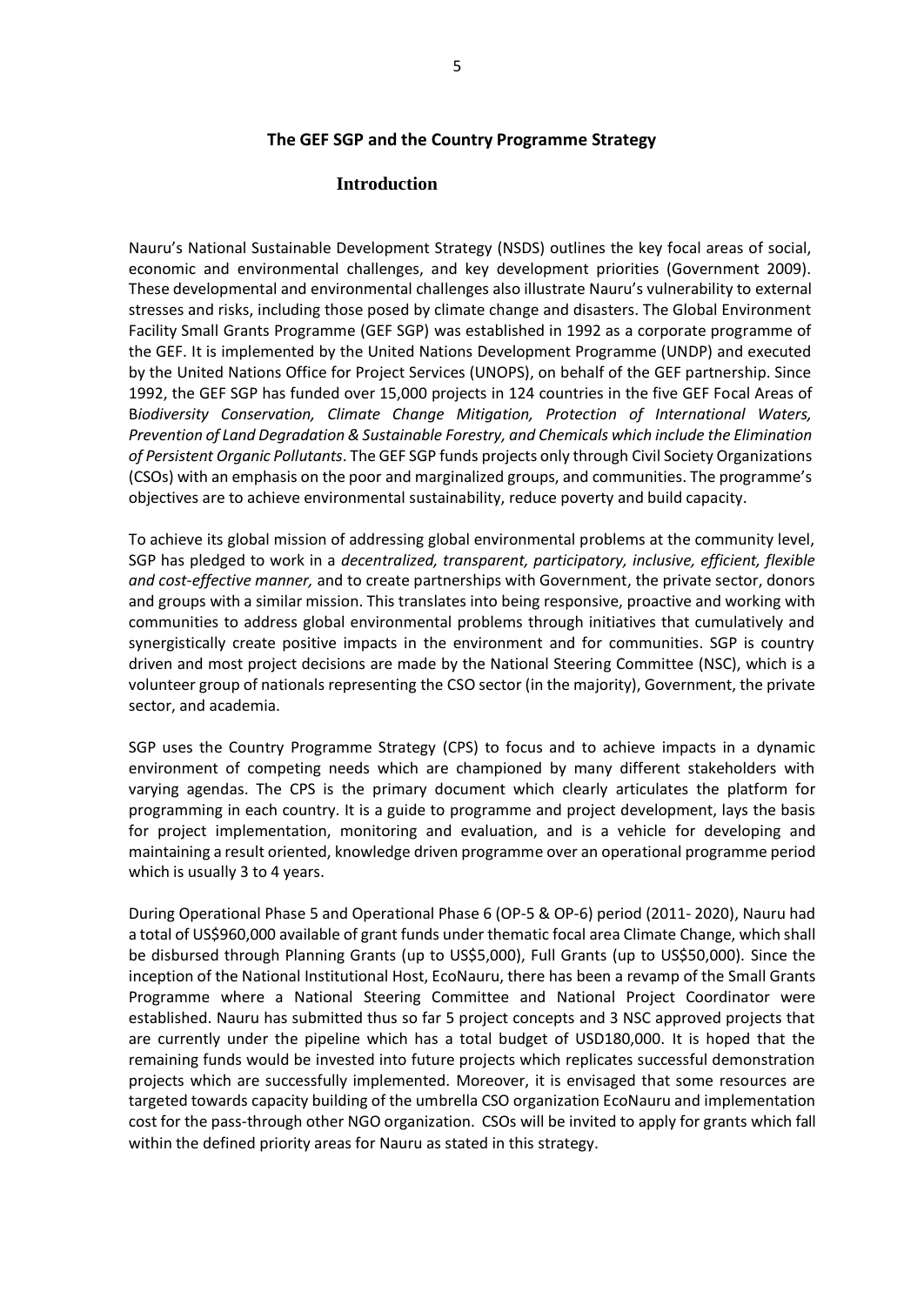#### **Executive Summary**

<span id="page-5-0"></span>**The Purpose:** To outline the Nauru Country Programme Strategy (CPS) for the GEF-SGP project implementation in Nauru under Operational Phase 5 and Operational Phase 6 (OP5 & OP6) period of 2019 – 2021, and to provide an operational framework for Operational Phase 7 (OP-7). This plan summarizes the activities proposed to be implemented in Nauru during this period. The activities are aligned to the GEF SG focal areas whilst considering the needs and aspirations of the people of Nauru. The strategy also encompasses the wide range of existing strategies which are relevant to scope of the GEF, Small Grants Program. The Strategy needs to address issues which are aligned with activities that provides tangible solutions. In the initial stages there needs to be a community wide awareness and capacity building is to be carried out so that people can understand the significance of these activities consequently support it so that it is successful and beneficial for the country.

Nauru's principle policy strategy is the National Sustainable Development Strategy (NSDS) which outlines its main social, economic and environmental challenges, and key development priorities (Government 2009). These developmental and environmental challenges also illustrate Nauru's vulnerability to external stresses and risks, including those posed by climate change and disasters. The NSDS also addresses community development which included the extensive inclusion of community leaders within the grass roots level during the multistakeholder consultations. Nauru Government has endorsed in the NSDS to promote and strengthen partnership with community groups to increase community role in governance and decision-making process.

The key pillars of sustainable development that have been identified in the NSDS which are; Nauru's susceptibility to drought and access to potable water source, limited land and poor quality of soil, environmental degradation (Government 2009). For example, water contamination, coastal erosion, loss of biodiversity, fragile economy that is reliant on foreign aid and finite resources. Nauru is highly reliant on international export markets for essential services i.e. food stuff, fossil fuel, foreign currency, and also has low human capacity, linked to low levels of education and high rate of chronic and lifestyle diseases (Government 2009). Nauru's sustainable development pillars clearly signifies a universal perspective as they have been identified in the UN Sustainable Development Goals which is comprised of economic viability, environmental protection and social equity. If Nauru addresses these issues, it would be in a better position to manage and adapt to future adverse conditions that would be fundamental in adapting and mitigating the effects of climate change.

**The Context:** The Republic of Nauru is a Pacific Island nation comprised of a single island with a land area of 22 squared km. Nauru is a small Island Nation which is the third smallest nation in the world from the Vatican City and Monaco (Nauru Government 2015). The island is in the central Pacific Ocean 42 km south of the equator and 1287 km west of the International Date Line. Ocean Island (Banaba) is its nearest neighbor. The Island is distinctively shaped in a small single oval-shaped and raised coral equatorial island, with an Exclusive Economic Zone (EEZ) of 320 000 km2. The population of Nauru is 10,084 (2011) which is comprised of 5,105 males and 4,979 females. The average population annual growth rate is 1.8% but Nauru's fertility is increasing to around 2.9% which translates that population will double in the year 203(Nauru Statistics 2015).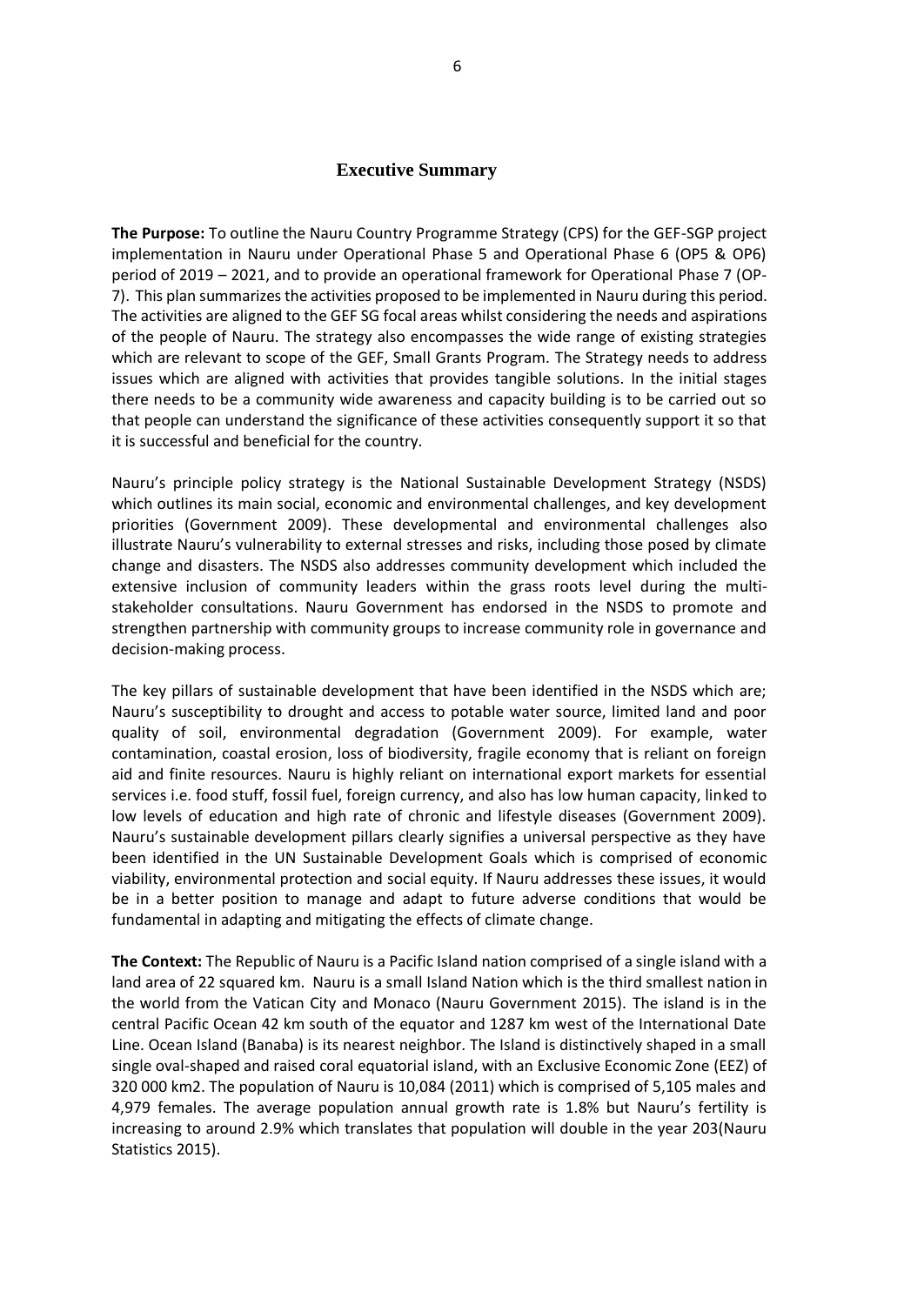The middle part of the island has been predominantly used for phosphate mining and is a few metres above sea level, which the highest level is 30 metres above sea level. The middle part of the Island is dominated by pinnacles and outcrops of limestone, which was the result of nearly a century of phosphate rock mining. The outer part of the Island consists of the coastal rim which is 150 – 300 m wide, that is encircled by a fringing coral reef which is occupied by 80% of the population. The climate is equatorial, hot and humid throughout the year, with the rainy period occurring around December to February. The drier periods are usually between May to November and average rainfall is around 2,000 mm per year but is highly variable. However, Nauru is highly vulnerable to intense drought periods where the lowest rainfall ever recorded was 280 mm per year.

#### **Situation Analysis:**

<span id="page-6-0"></span>Nauru's geographical location places the small island state in isolation from major ports via air or land in terms of distance. The infrequency and cost of air transportation makes accessing essential service and goods in other countries very difficult. This isolation can increase the high costs of imports and exports, which would impact local household consumers. In pursuance of implementing the three pillars of sustainable development, economic, social and environmental, this poses a wide range of challenges for Nauru. The NSDS in support of other relevant documents including other documentssuch as form the basis of the Nauru's long-term sustainable development plans. The main priority areas identified include:

- Climate Change
- Biodiversity Conservation
- Water Access and Quality
- Fisheries
- Trade
- Education
- Health
- <span id="page-6-1"></span>• Human Resource Development.

The country programme strategy include the following thematic focus areas:

#### **Climate Change**

The priorities outlined in the RONAdapt are intended to contribute to the achievement of the NSDS and to increasing Nauru's resilience to climate change and disasters, by targeting the following key goals of the promotion and protection of water security, energy security, food security, environment and human wellbeing and health (Nauru Government 2015). The key elements of RONAdapt is to reduce vulnerability of Nauru to external stress and enhance capacity to manage and increase resilience to climate change and disasters (SPC 2015). Moreover, strategic mainstreaming and deliberation of climate change and disasters risks inclusion in all sectors, which would promote a vibrant government and communities' partnership, that is reflected in national and sectoral plans. In addition, pragmatic coordination between stakeholders at the national level between the government of Nauru and its development partners, to ensure a collaborative future future aligns with Nauru's priorities for building resilience. The final key objective of Ronadapt is to build human capacity that could facilitate the implementation and protection of climate change related effects. However, climate change is an SGP priority niche for OP7 and detailed at **table 2 (UNDP 2018)**.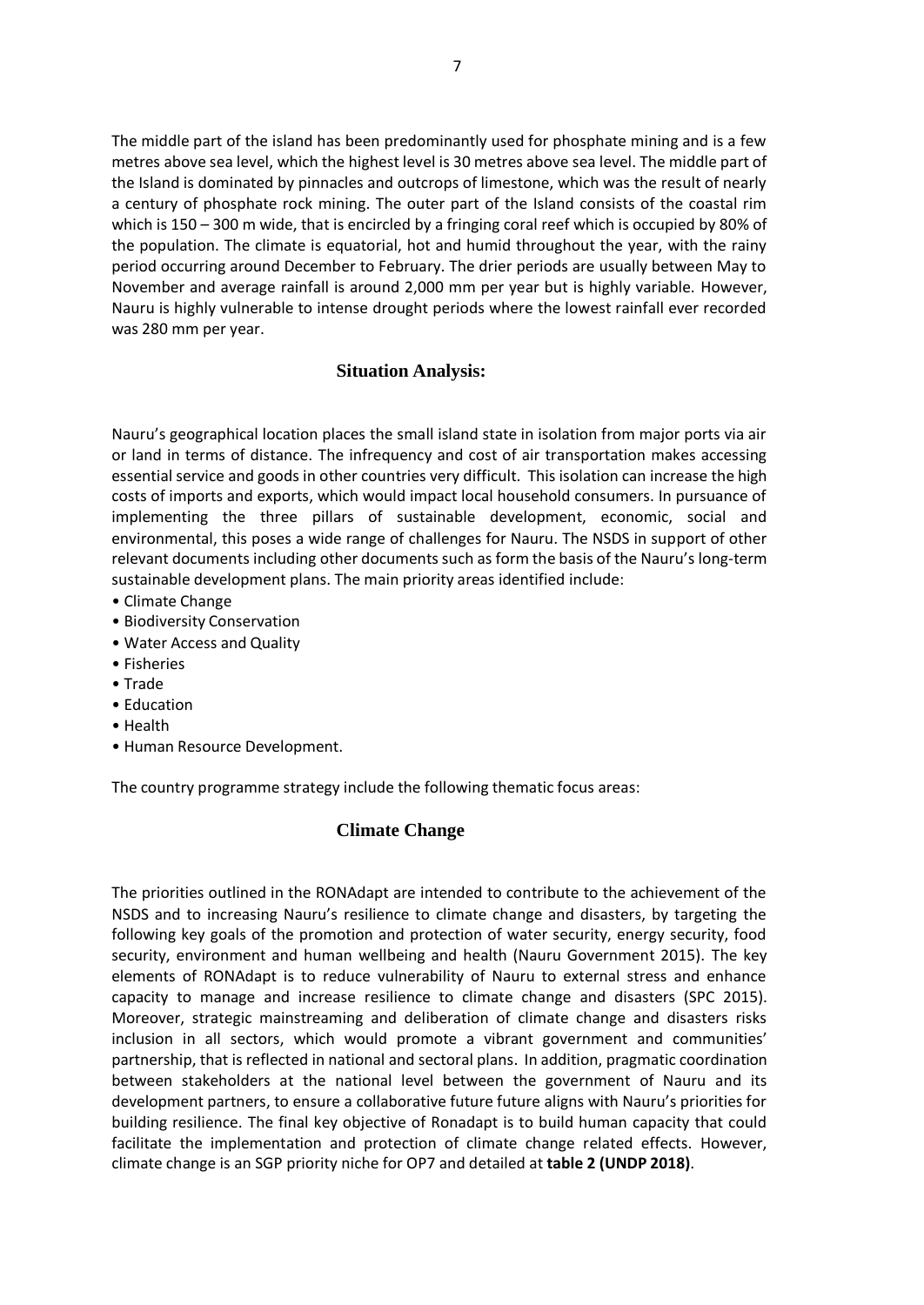

<span id="page-7-0"></span>**Climate Change Awareness Day for Nauru Primary School.**

#### **Biodiversity**

Nauru's biodiversity has been placed under extreme pressure due to intensive phosphate mining which has led to the degraded state of its flora and fauna (K Onorio T Deiye 2012). However, flora and fauna will always play an important role in laying the foundations for sustainable livelihoods and the survival of the rich Nauruan culture. Nauru has been through an economic crisis in 2004, which made Nauruan's more aware that with increased climatic variability and the need for the island to become more self-reliant in providing for their own food and other essential services. The reliance on their native flora and fauna further stresses the importance of sustainably managing and protecting the vegetation and fauna of the island. Nauru's threatened plants and fauna needs to be protected and restoration efforts needs to be proactively implemented as this would prove crucial in instilling a culturally and environmentally appropriate ways of promoting a sustainable future in Nauru.

The indigenous flora and the vegetation of Nauru are among the most limited on earth (Sheila A. McKeena et al 2015). This is attributed to Nauru's small size, limited habitat diversity, and its physical isolation from the Asian continent and other island sources of colonizing plants, just over 60 indigenous species of vascular plants (i.e. ferns, gymnosperms and flowering plants, and excluding non-vascular plants, such as mosses, lichens, etc.) have been recorded from the island (Sheila A. McKeena et al 2015). Although food plants represent 15% of the exotic flora, due to the harsh environment, limited land area and limited focus on food production in Nauru, many of these species are restricted in numbers or utility and are often represented by experimental attempts to diversify food production or by individual, often immature specimens of a given species (Sheila A. McKeena et al 2015).

Food plants of importance on Nauru include numerous edible pandanus and coconut cultivars,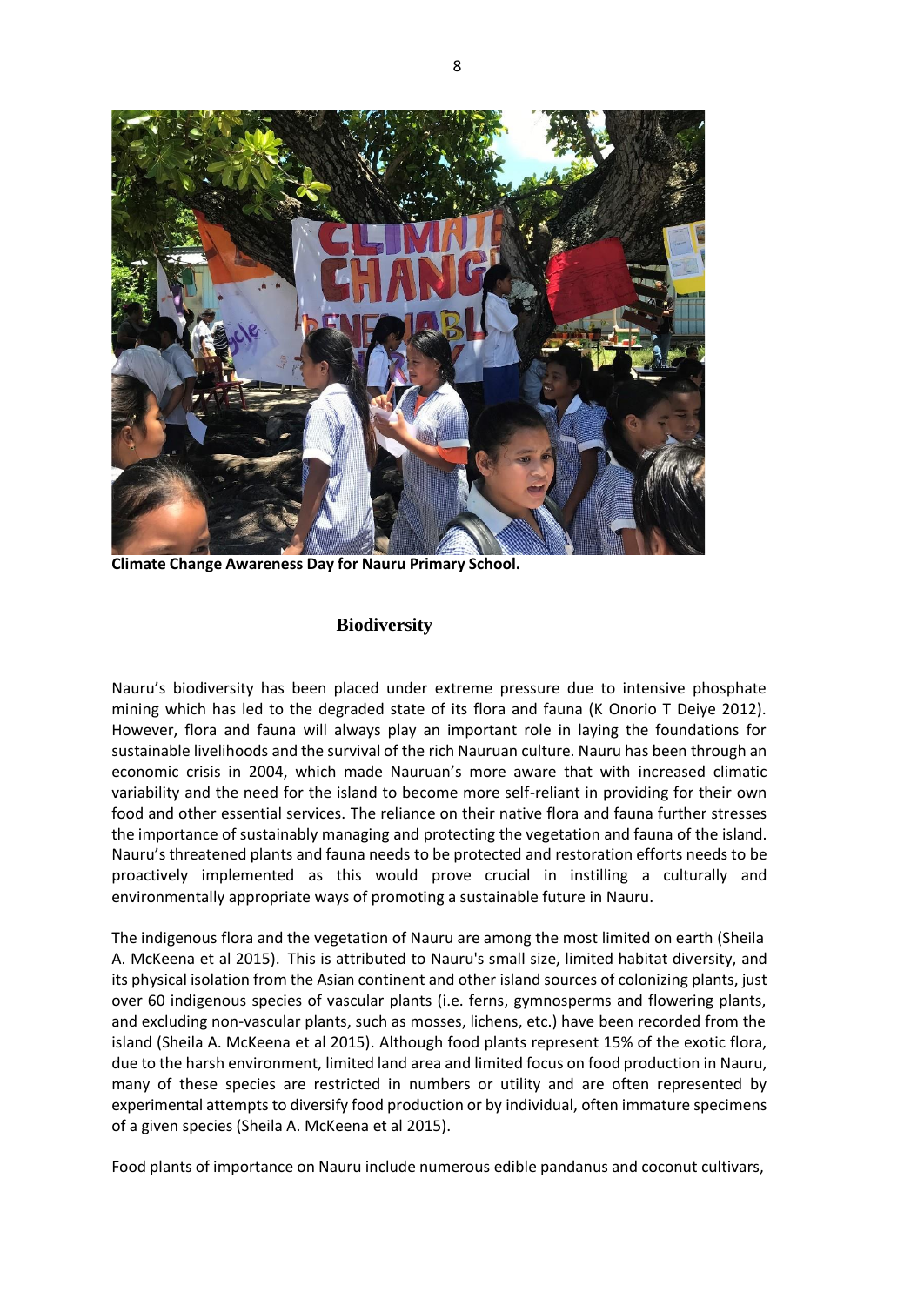some of which are traditional native plants such as breadfruit and bananas. Recent localized initiative to involve communities in kitchen garden activities has thus so far been beneficial to small community groups as it has provided them greater access to nutritious food that is necessary to live a healthy life. Many households now have 'kitchen' or backyard gardens, initiated with the Ridge to Reef and Taiwan Agricultural Mission assistance, where they have planted vegetables and fruit trees. The country has good soil and enough land area to support small-scale gardening. More people are eating cassava and breadfruit instead of processed food. The OP6 and 7 will focus on strengthening small scale community farming projects for Nauruan's so they can be trained and supported with the necessary equipment and materials to successfully implement the activities.

### **Water Access and Quality**

<span id="page-8-0"></span>Water is a scarce resource in Nauru as there is no surface water. Groundwater is slightly brackish and broadly polluted with fecal contamination which seriously limits its potential use (Bouchet and Sinclair 2010). Rainwater is therefore the principal source of water with more than 90% of the population having access to rainwater harvesting facilities (NBS 2009). However, climate variability is high in Nauru and drought periods are relatively frequent. After approximately a month without any rain, most of the domestic rainwater tanks are nearly empty (Falkland 2009). Desalinated water is thus vital for Nauru, especially during drought periods. The main climate extreme experienced by Nauru is drought, which last for 36 months (CSIRO et al 2011). Droughts usually occur during La Niña events when the surrounding sea temperature is lower, resulting in less cloud and rainfall. Prolonged droughts impact the underground freshwater lens, resulting in water supply problems and severe stress on natural ecosystems (CSIRO et al 2011).

<span id="page-8-1"></span>The NSDS Implementation Strategy has identified water access and quality as a critical factor that needs to be addressed with some urgency. The strategy puts emphasis on providing reliable supply of clean water and adopting better management of water resources. The NSDS stressed the importance of improvement of water collection and storage at the household and business levels. The OP6/7 would provide and conduct community awareness training for conserved water use and the maintenance and the installation of new water tanks for storage.

#### **Human Health (Cross Cutting).**

Nauru is rated amongst the highest in the world of lifestyle (or non-communicable diseases -NCDs) which has placed a significant burden on communities and the government to budget for the medical cost of trying to combat the disease (MoH 2014). The Nauru NCD Risk Factors Report further highlighted that Nauru has the poorest health indicators for NCDs (cardiovascular disease, diabetes, cancer and respiratory diseases) in the Pacific region. Risk factors such as obesity, smoking, low levels of physical activity and poor nutrition are the major contributors towards non-communicable diseases (NCD's), which in turn are the most important drivers of morbidity and mortality in Nauru. Most hospital admissions in Nauru are due to diabetes and associated complications. Life expectancy in Nauru is among the lowest in the Pacific region and has declined over the last 1-2 decades. The National Health Strategic Plan (2010-2015) cites NCD's as the cause of 79% of deaths on the island (MoH 2014). The OP7 would seek opportunities amongst the communities to provide a healthier lifestyle such as the promotion of kitchen garden activities and increased conservation of marine resources and plants through biodiversity conservation that would provide a healthier and nutritious diet from freshly grown vegetables and fruits.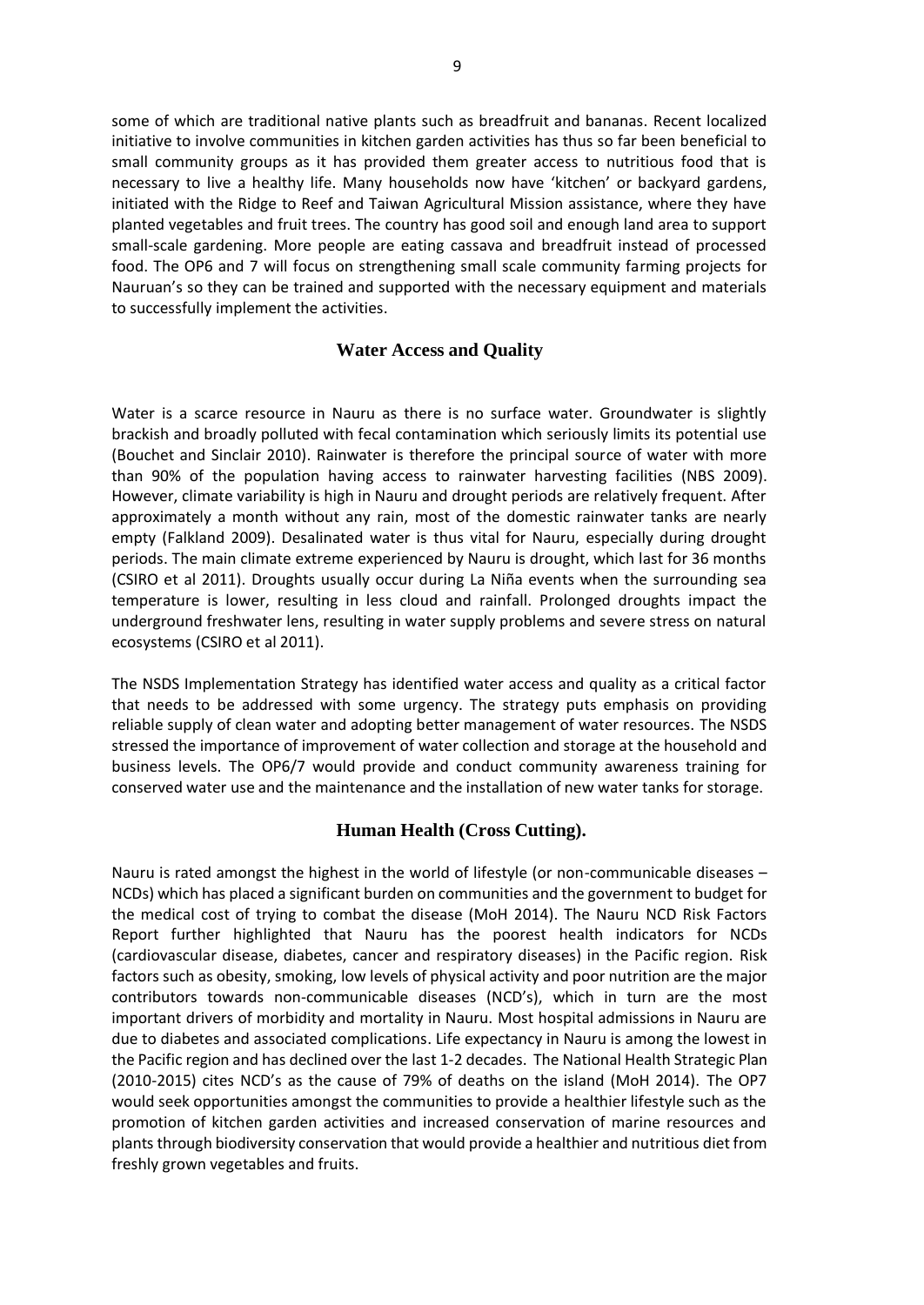#### **Fisheries Cross Cutting**

<span id="page-9-0"></span>Food security ranks amongst the most critical issue in Nauru as the population is highly dependent on export markets for essential food supply (Aliti Vunisea 2007). Food insecurity have been the cause of social instability as the price of imported produce increases due to shipment cost and high cost of imported goods. Local fishes and seafood are the main source of protein for more than 98 per cent of Nauruan households. Itis also the main source of income for most local fishers as they sell their catches to local restaurants (Aliti Vunisea 2007). Nauruan's have for the past few generations not had to fish for food due to the revenues of the phosphate. However, most Nauruan's are starting to learn traditional fishing methods and adapting to the subsistence livelihood. The level of marine resource consumption for subsistence consumption is measured at 110 metrics ton per annum(Robert Gillett and Chris Lightfoot 2001). The small grants program for OP7 would provide support to promote training and awareness raising campaign on fisheries and marine environment management for local communities in conservation and traditional knowledge. The OP7 would also seek to pursue training courses for communities to complete comprehensive training opportunities to foster appropriate local knowledge for the sustainable management and conservation of marine resources.

#### **The Strategy**

<span id="page-9-1"></span>The initial objective of Nauru's Country Programme is to conduct a community wide awareness and capacity building on this plan so that people can understand the significance of this plan and the activities it pertains consequently collaborate with the implementers so that the activities are successful consequently benefit the nation.

The nation's understanding of the GEF Focal areas Biodiversity Conservation, Climate Change Mitigation, Land Degradation and Sustainable Forestry, Chemicals, and International Waters, while focusing on environmental sustainability and poverty reduction is vital for the successful implementation of the activities outlined in this plan. The approaches that will be taken for capacity building are (1) Media interview (ii) Community consultations and meetings (iii) Formal training of Nauruans in areas of expertise required for the successful implementation of activities and (iv) inclusion of environment topics in the education curriculum.

Furthermore, the program is founded on eight principles to guarantee its success. The eight principles are sustainability; creativity and innovation; participation and inclusiveness; accountability and transparency; equity; respect; learning; and results focused. Using a Results Based Management Approach, GEF SGP in consultation with its steering committee that represents each of the 14 communities identified several outcomesfor each of the ten GEF SGP global objectives and added three cross-cutting themes which are summarized in Table 1 below. All projects will contribute to these Nauruan and global outcomes.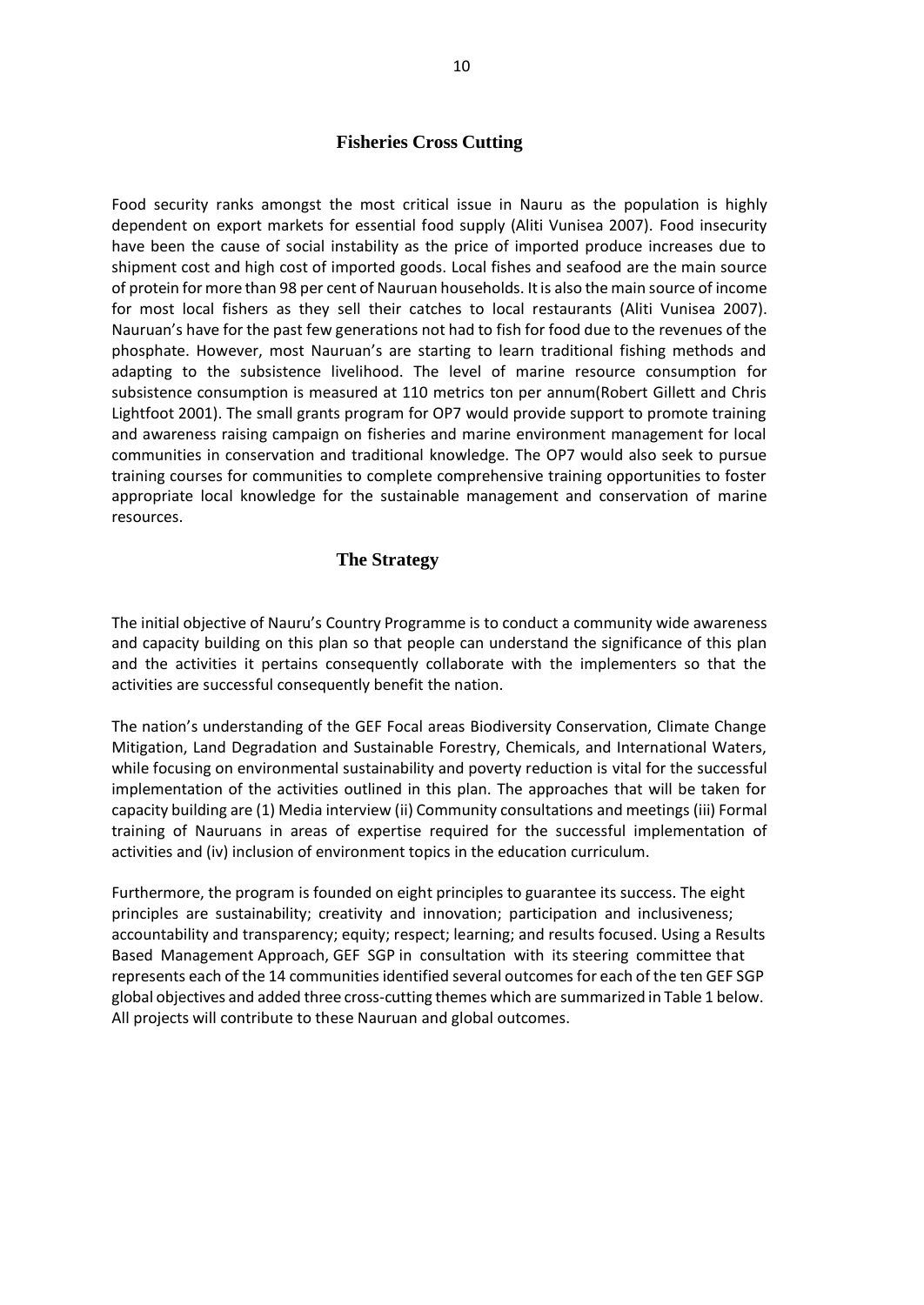## **SGP country programme niche**

<span id="page-10-0"></span>The SGP continues with the approach of thinking locally but acting globally and can make quite a difference in contributing to helping Nauru address many of its conventions and national/regional plans and programs. Nauru is currently parties to treaties and conventions as listed:

| Conventions + national planning frameworks + Legal Framework                                                   | Date of ratification/accession/done            |
|----------------------------------------------------------------------------------------------------------------|------------------------------------------------|
| <b>Conventions</b>                                                                                             |                                                |
| Convention on Biological Diversity (CBD)                                                                       | 8 February 1994 by Ratification                |
| Waigani Convention.                                                                                            | 5th September 2008 Ratification.               |
| Cartagena Protocol                                                                                             | 11 September 2003 by Accession.                |
| Kyoto Protocol                                                                                                 | 16 August 2001.                                |
| Paris Agreement (UNFCCC)                                                                                       | 22 April 2016 by Ratification.                 |
| UN Convention to Combat Désertification (UNCCD)                                                                | 22 September 1998 by<br>Ratification/Accession |
| <b>Basel Convention</b>                                                                                        | 12 November 2001 by Accession.                 |
| <b>Montreal Protocol</b>                                                                                       | 12 November 2001 by Accession.                 |
| <b>Stockholm Convention</b>                                                                                    | 9 May 2002 by Ratification.                    |
| United Nations Convention on the Law of the Sea                                                                | 23 January 1996 by Ratification.               |
| <b>Vienna Convention</b>                                                                                       | 23 January 1996 by Accession.                  |
| London Convention on the Prevention of Marine Pollution by<br>Dumping of Wastes and Other Matter               | 2018                                           |
| <b>National Planning Frameworks</b>                                                                            |                                                |
| UNFCCC National Communications (1st, 2nd)                                                                      | First NC 1999, Second NC 2014                  |
| Nationally Determined Contributions (NDCs) for Paris Accord                                                    | 7 April 2016                                   |
| Republic of Nauru National Implemetation Plan for the Stockholm<br>Convention on Persistent Organic Pollutants | 5 October 2012                                 |
| Nauru's National Report to the Basel Convention (2004)                                                         | 15 September 2006                              |
| <b>UNCCD National Action Programmes (NAP)</b>                                                                  | April 2003                                     |
| Republic of Nauru Framework for Climate Change Adaptation and<br>Disaster Risk Reduction (RONAdapt)            | 23 Feb 2015                                    |
| State of Conservation Report Nauru- Country Report.                                                            | 2013                                           |
| National Sustainable Development Strategy (NSDS) 2019 - 2030.                                                  | Revised 2019.                                  |
| CBD National Biodiversity Strategy and Action Plan (NBSAP)                                                     | First NBSAP submitted 2013.                    |
| Nauru Energy Road Map 2014 - 2020                                                                              | 2013                                           |

Table 1. List of relevant conventions and national/regional plans or programmes

| State of Conservation Report Nauru- Country Report.                              | 2013                        |
|----------------------------------------------------------------------------------|-----------------------------|
| National Sustainable Development Strategy (NSDS) 2019 - 2030.                    | Revised 2019.               |
| CBD National Biodiversity Strategy and Action Plan (NBSAP)                       | First NBSAP submitted 2013. |
| Nauru Energy Road Map 2014 - 2020                                                | 2013                        |
| Nauru Strategic Plan for Sustainable Development of Agricultre                   | 2005                        |
| 2007-2017                                                                        |                             |
| Nauru 20 year Water and Sanitation Master Plan                                   | <b>March 2015</b>           |
| Nauru Biological Rapid Assessment (BIORAP)                                       | June 2018.                  |
| Traditional and Cultural Heritage Sites of Nauru                                 | 2018                        |
| <b>Legal Frameworks</b>                                                          |                             |
| Nauru Utilities Corporation (Amendment) Act 2016 (No. 7 of 2016).                | In force 28 January 2016    |
| Nauru Fisheries & Marine Resources Authority (Amendment) Act<br>(No. 9 of 2016). | In force 29 January 2016.   |
| Port Authority (Amendment) Act 2016 (No. 6 of 2016).                             | In force 29 January 2016.   |
| Nauru Lands Committee (Amendment) Act 2012                                       | In force 10 October 2012    |
| Disaster Risk Management Act 2008 (No. 15 of 2008).                              | In force 18 December 2008.  |
| Agricultural Quarantine Act 1999 (No. 5 of 1999).                                | In force 3 November 2011.   |
| Environmental Management and Climate Change Act 2020                             | In force 23 October 2020    |
| Nauru National Heritage Act 2017                                                 | In force 14 September 2017. |
|                                                                                  |                             |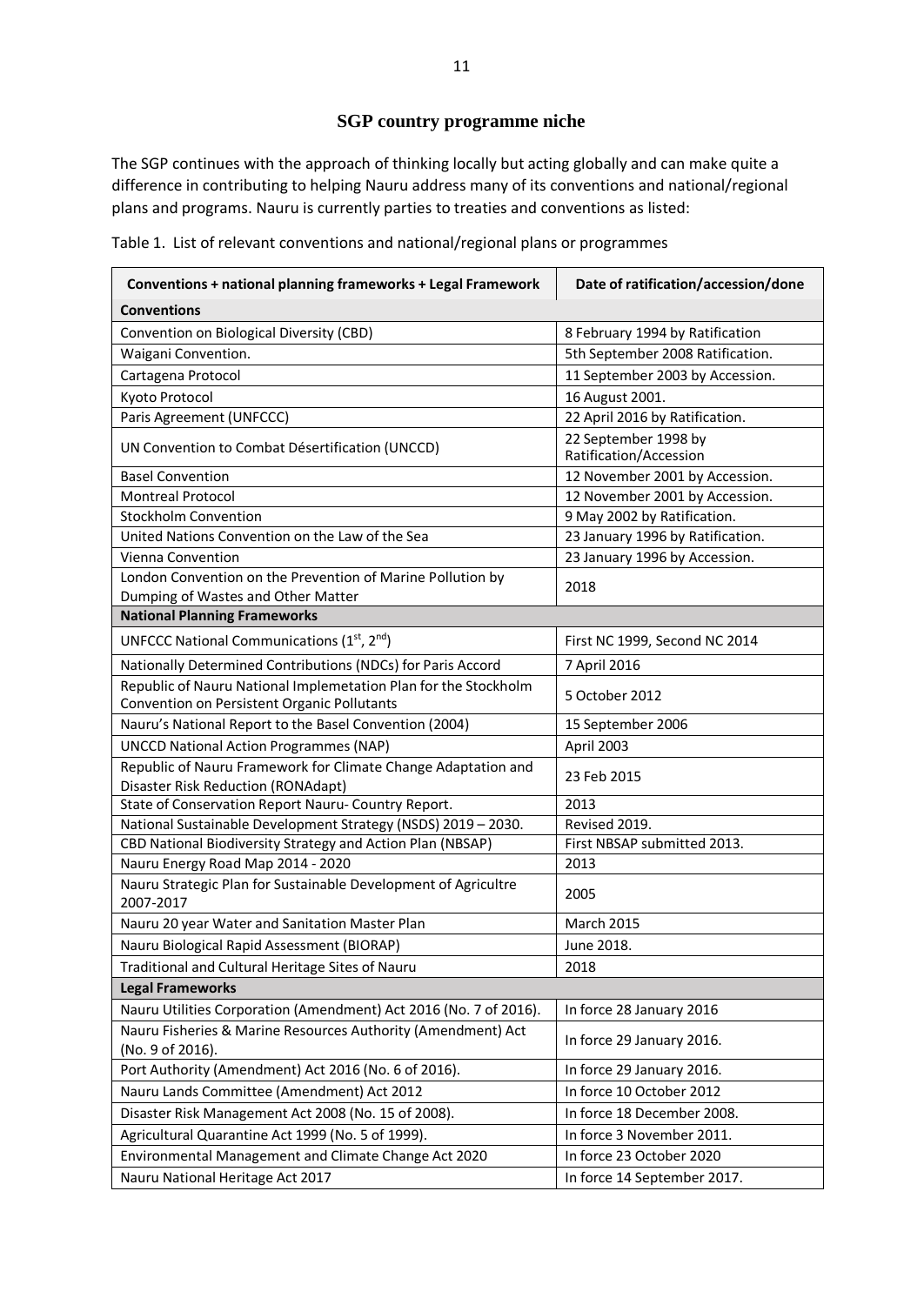| Nauru Rehabilitation Corporation Act 1997 | In force 15 April 2011   |
|-------------------------------------------|--------------------------|
| Public Health Ordinance 1925              | In force 14 October 1983 |



**National Steering Committee Consultation of the Country Program Strategy for OP7**

<span id="page-11-0"></span>

**Targeted Community Awareness Programs for Climate Change**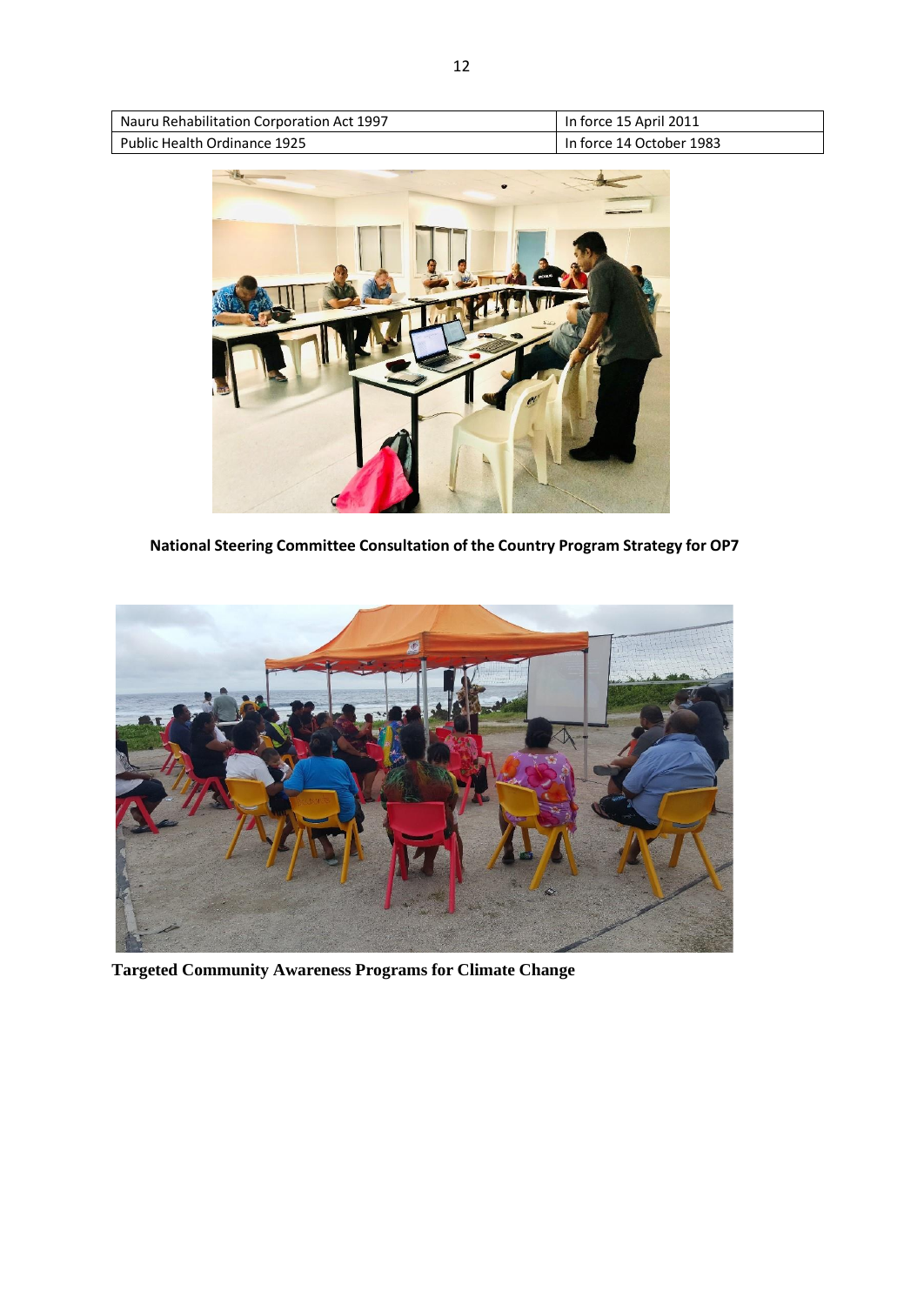| <b>BIODIVERSITY CONSERVATION</b>                                                                                                                            |                                                                                                                                                                                                   |                                                                                                                                                           |                                                                                                                                                                              |                                                                                                                                                                                                                   |                                                                                                                                                              |                                                                                          |                                                                                                                 |  |
|-------------------------------------------------------------------------------------------------------------------------------------------------------------|---------------------------------------------------------------------------------------------------------------------------------------------------------------------------------------------------|-----------------------------------------------------------------------------------------------------------------------------------------------------------|------------------------------------------------------------------------------------------------------------------------------------------------------------------------------|-------------------------------------------------------------------------------------------------------------------------------------------------------------------------------------------------------------------|--------------------------------------------------------------------------------------------------------------------------------------------------------------|------------------------------------------------------------------------------------------|-----------------------------------------------------------------------------------------------------------------|--|
| <b>SGP PRIORITY NICHE</b>                                                                                                                                   |                                                                                                                                                                                                   |                                                                                                                                                           |                                                                                                                                                                              |                                                                                                                                                                                                                   | <b>RESULTS FRAMEWORK</b>                                                                                                                                     |                                                                                          |                                                                                                                 |  |
| <b>OP7</b> Project<br><b>Objectives</b>                                                                                                                     | <b>Nauru</b><br><b>Objectives</b>                                                                                                                                                                 | <b>Responsible</b><br><b>Personnel</b>                                                                                                                    | <b>SGP Priority</b><br><b>Areas of Action</b><br>in Nauru                                                                                                                    | <b>Outcomes</b>                                                                                                                                                                                                   | <b>Indicators</b>                                                                                                                                            | <b>Means</b> of<br><b>Verification</b>                                                   | <b>Activities</b>                                                                                               |  |
| <b>Objective 1:</b><br>Improve<br>community<br>based actions<br>to sustain the<br>protection of<br>indigenous<br>and<br>community<br>conservation<br>areas. | The<br>rehabilitation,<br>conservation,<br>and<br>sustainable<br>use of<br>biodiversity, is<br>integrated into<br>national,<br>sectoral and<br>cross-sectoral<br>plans, policies<br>and programs. | EcoNauru,<br>Community<br>members,<br>Dept. of CIE,<br>Nauru<br>Rehabilitation<br>Corporation<br>and other<br>relevant State<br>owned<br>entities.        | Improve the<br>monitoring and<br>policing of<br>conservation<br>areas.                                                                                                       | Reduced<br>poaching/overexploitation of<br>biodiversity and increased<br>natural sustainability.<br>Added benefits include<br>increased coastal adaptation<br>for the coastline.                                  | Increased spill<br>over count of<br>species and the<br>natural<br>rebuilding of<br>coastlines                                                                | Field surveys<br>Project<br>reports<br>Community<br>input<br>Independent<br>observations | Identify 3<br>appropriate<br>conservation<br>protected areas<br>in terrestrial and<br>marine areas in<br>Nauru. |  |
| <b>Objective 2:</b><br>Mainstream<br>biodiversity<br>conservation<br>and<br>sustainable<br>use into<br>common<br>landscape<br>and seascape<br>programs.     | To improve<br>and strengthen<br>multi-sectoral<br>collaboration<br>in promoting<br>conservation<br>and<br>sustainable<br>use of<br>biodiversity in<br>Nauru                                       | EcoNauru,<br>Nauru<br>Rehabilitation<br>Corporation,<br>RONPHOS,<br>Dept. of CIE,<br>Planning and<br><b>Aid Division</b><br>of the Govt.<br>Finance Dept. | Media outreach<br>workshops,<br>community<br>meetings, and<br>education<br>programs<br>implemented.<br>Workshops on<br>traditional<br>ecological<br>frequently<br>conducted. | Improved conservation<br>practices are incorporated.<br>Publication of the Traditional<br>and ecological knowledge of<br>Conservation and biodiversity<br>is achieved and widely<br>accepted by multiple sectors. | National<br>curriculum<br>adopts<br>biodiversity<br>conservation.<br>More<br>interactive<br>feedback<br>through the<br>media.<br>More research<br>developed. | Project<br>reports                                                                       | National activity<br>involving 3<br>projects to be<br>determined<br>through initial<br>scoping.                 |  |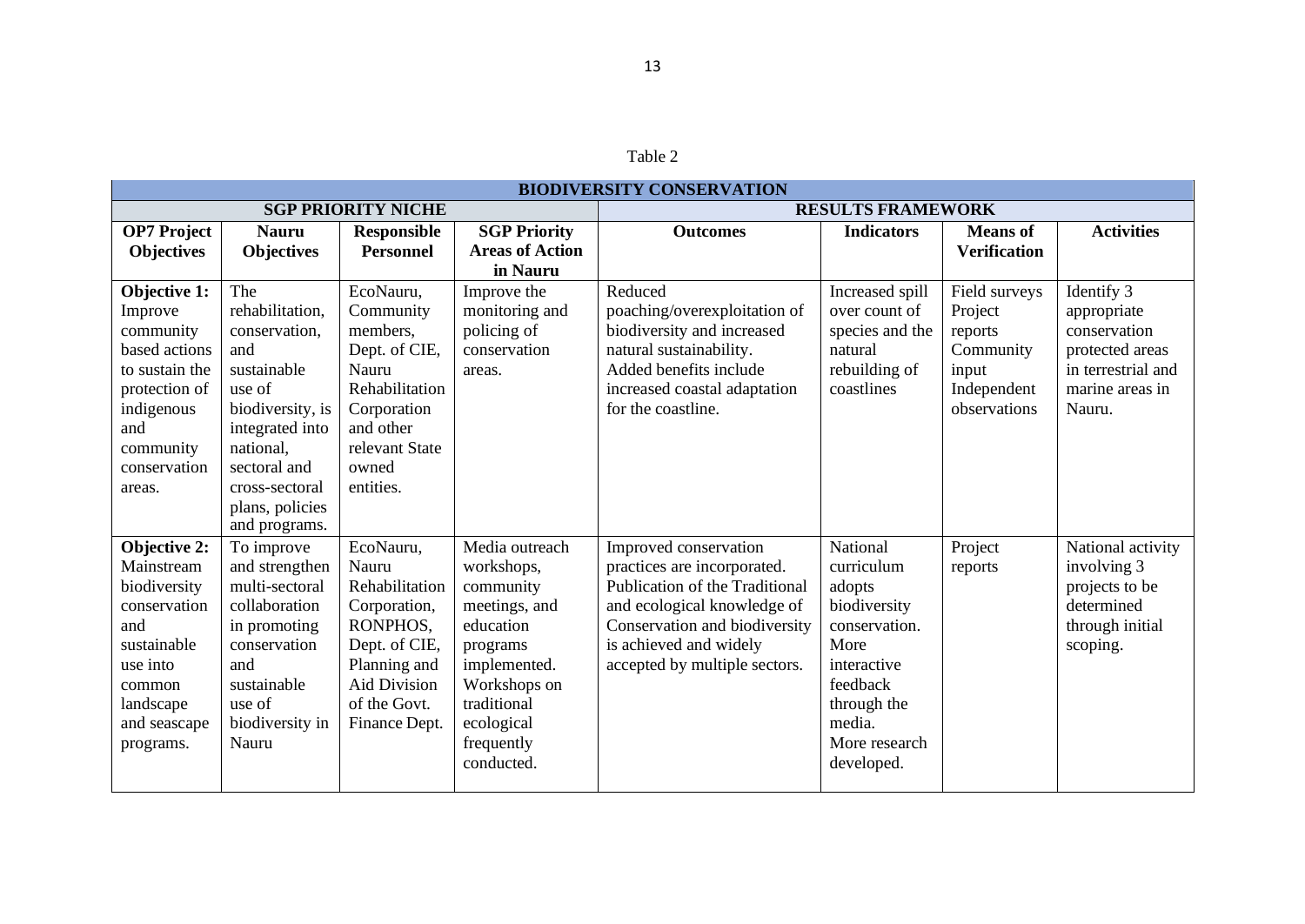| <b>CLIMATE CHANGE</b>                                                         |                                                                                                                                                                                                |                                                                                                                                                            |                                                                                                                           |                                                                                                                                                                                     |                                                                                                                                                                          |                                                                                                                                          |                                                                                                                                                                               |  |
|-------------------------------------------------------------------------------|------------------------------------------------------------------------------------------------------------------------------------------------------------------------------------------------|------------------------------------------------------------------------------------------------------------------------------------------------------------|---------------------------------------------------------------------------------------------------------------------------|-------------------------------------------------------------------------------------------------------------------------------------------------------------------------------------|--------------------------------------------------------------------------------------------------------------------------------------------------------------------------|------------------------------------------------------------------------------------------------------------------------------------------|-------------------------------------------------------------------------------------------------------------------------------------------------------------------------------|--|
|                                                                               |                                                                                                                                                                                                | <b>SGP PRIORTY NICHE</b>                                                                                                                                   |                                                                                                                           | <b>RESULTS FRAMEWORK</b>                                                                                                                                                            |                                                                                                                                                                          |                                                                                                                                          |                                                                                                                                                                               |  |
| <b>OP7</b> Project<br><b>Objectives</b>                                       | <b>Nauru</b><br><b>Objectives</b>                                                                                                                                                              | <b>Responsible</b><br><b>Personnel</b>                                                                                                                     | <b>SGP Priority</b><br><b>Areas of Action</b><br>in Nauru                                                                 | <b>Outcomes</b>                                                                                                                                                                     | <b>Indicators</b>                                                                                                                                                        | <b>Means</b> of<br><b>Verification</b>                                                                                                   | <b>Activities</b>                                                                                                                                                             |  |
| Objective 3:<br>Enabling the<br>co-benefits of<br>low carbon<br>energy access | Promote the<br>use of energy<br>efficient<br>technology by<br>primarily<br>focusing on<br>solar, but<br>exploring<br>possibilities<br>with sea water<br>and biogas<br>technologies as<br>well. | EcoNauru in<br>collaboration<br>with local<br>experts and<br>community<br>leaders.<br>Consultations<br>with the<br>Department of<br>CIE will be<br>needed. | Community<br>awareness through<br>the media,<br>meetings, and<br>education<br>programs.                                   | At least one solar<br>farm set up and<br>installed in a local<br>community.<br>Dedicated segments<br>through media are<br>provided to deliver<br><b>Climate Change</b><br>advocacy. | Increased use in<br>energy efficient<br>and renewable<br>energy<br>technologies.<br>Communities<br>become less<br>reliant on power<br>consumption from<br>the main grid. | <b>Field Survey</b><br>Project<br>reports<br>M&E<br>Assessments<br>post project<br>lifetime<br>continued.<br>Independent<br>evaluations. | Solar water<br>purifier project<br>Solar farm<br>(community level)<br>Other projects<br>such as compost<br>toilets and biogas<br>related projects<br>can also be<br>explored. |  |
|                                                                               | Develop locally<br>tailored<br>approaches and<br>initiatives to<br>mitigate the<br>causes of<br>climate change<br>and adapt to its<br>impacts (NSDS<br>2005-2025).                             |                                                                                                                                                            | Scaling up of<br>previously proven<br>low carbon<br>technologies to<br>suit the local<br>circumstances of<br>communities. | Contributed to the<br>overall NSDS target<br>of nationwide use of<br>renewable energy at<br>50% achieved.                                                                           | Higher number of<br>participation and<br>knowledge<br>sharing.<br>More independent<br>initiatives/projects<br>are designed and<br>implemented by<br>communities.         |                                                                                                                                          |                                                                                                                                                                               |  |
| Objective 4:<br>Increase use<br>of RE<br>techologies                          | Achieve target<br>of 50% RE<br>nationwide                                                                                                                                                      | EcoNauru<br>Sports orgs.<br>Dept. of<br>Health<br>Dept. of<br>Transport                                                                                    | Strengthen<br>communities to<br>use RE technology<br>be able to apply it<br>to areas such as<br>transportation.           | Domestic energy is<br>increased.<br>Healthier lifestyles<br>achieved.<br>E-transport<br>introduced.                                                                                 | Dependency on<br>grid reduced.<br>Road traffic<br>decreased.                                                                                                             | M&E surveys<br>post project<br>lifetime.<br>Technical<br>before and<br>after                                                             | E-vehicle project.<br>Alternative<br>transportation<br>means project.<br>Investment of HR                                                                                     |  |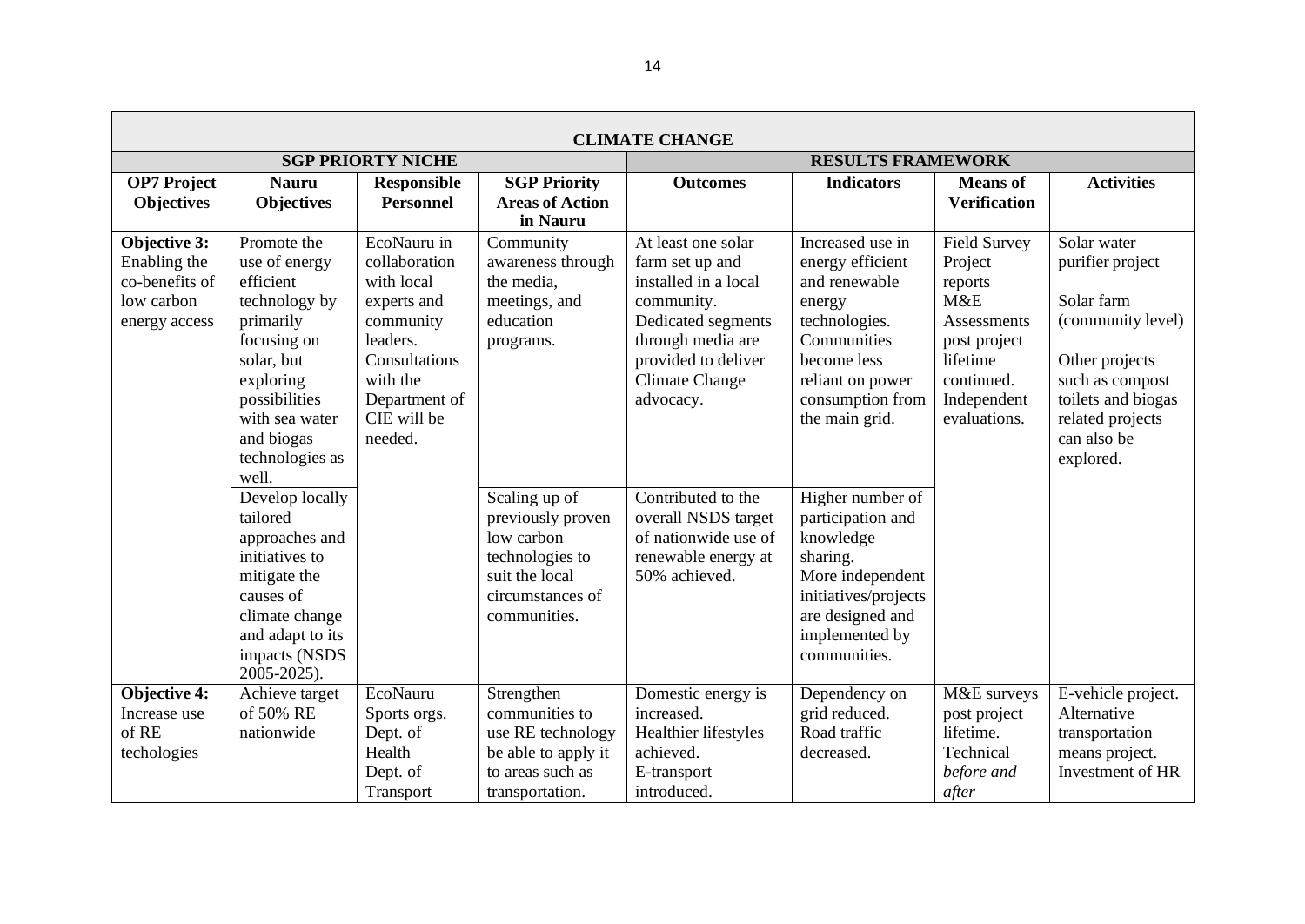|                           |                         | Communities        |                          |                       | Technical            | evaluations         |                    |  |  |
|---------------------------|-------------------------|--------------------|--------------------------|-----------------------|----------------------|---------------------|--------------------|--|--|
|                           |                         | Dept. of CIE       |                          |                       | capacity             | done                |                    |  |  |
|                           |                         |                    |                          |                       | increased.           | independently       |                    |  |  |
| Objective 5:              | Strengthening           | EcoNauru           | Increase public          | Decision making by    | Higher               | Verification        | Outreach           |  |  |
| Promoting                 | social and              | Faith based        | awareness.               | a certain percentage  | participation rate   | report              | programs.          |  |  |
| social                    | community               | orgs               | capacity building        | of women made         | of vulnerable        | submitted by        | Leadership and     |  |  |
| inclusion                 | sector goals            | Local experts      | and technical            | mandatory and         | people in            | women               | management         |  |  |
|                           | (NSDS 2005-             | Communities        | training through         | recognized as         | community.           | participants        | courses to         |  |  |
|                           | 2025)                   | Dept. of CIE       | social inclusion         | common practice.      | Increased cross-     | based on            | empower women      |  |  |
|                           |                         | Women's            |                          |                       | sectoral             | effectiveness       | and other          |  |  |
|                           |                         | affairs            |                          |                       | involvement.         | of program.         | vulnerable groups. |  |  |
| Objective 6:              | National Water,         | EcoNauru           | Data collection          | Data systems          | Stress demand on     | Community           | Informative        |  |  |
| Climate                   | Sanitation, and         | Local experts      | and effective            | established/upgraded. | national water       | feedback.           | workshops.         |  |  |
| change and                | Hygiene                 | Communities        | documentation.           | Higher level of       | utilities relatively | Project             | Pilot projects     |  |  |
| variability               | Implementation          | Dept. of CIE       | Disaster                 | locally trained       | lower during         | reports.            | tailored to suit   |  |  |
| incorporated              | plan                    | Nauru Utilities    | prevention and           | personnel.            | droughts.            | <b>Surveys</b>      | communities        |  |  |
| into all aspects          | (NWSHIP)                | Corporation        | drought                  | Inter-sectoral and    | Closer grassroots    | completed by        | circumstances.     |  |  |
| of water and              |                         |                    | preparedness.            | regional networks     | involvement in       | water utilities     | Data and           |  |  |
| sanitation                |                         |                    |                          | expanded.             | NWSHIP.              | authority.          | documentation      |  |  |
| management.               |                         |                    |                          |                       |                      |                     | training courses.  |  |  |
|                           | <b>LAND DEGRADATION</b> |                    |                          |                       |                      |                     |                    |  |  |
| <b>SGP PRIORITY NICHE</b> |                         |                    | <b>RESULTS FRAMEWORK</b> |                       |                      |                     |                    |  |  |
| <b>OP7</b> Project        | <b>Nauru</b>            | <b>Responsible</b> | <b>SGP Priority</b>      | <b>Outcomes</b>       | <b>Indicators</b>    | <b>Means</b> of     | <b>Activities</b>  |  |  |
| <b>Objectives</b>         | <b>Objectives</b>       | <b>Personnel</b>   | <b>Areas of Action</b>   |                       |                      | <b>Verification</b> |                    |  |  |
|                           |                         |                    | in Nauru                 |                       |                      |                     |                    |  |  |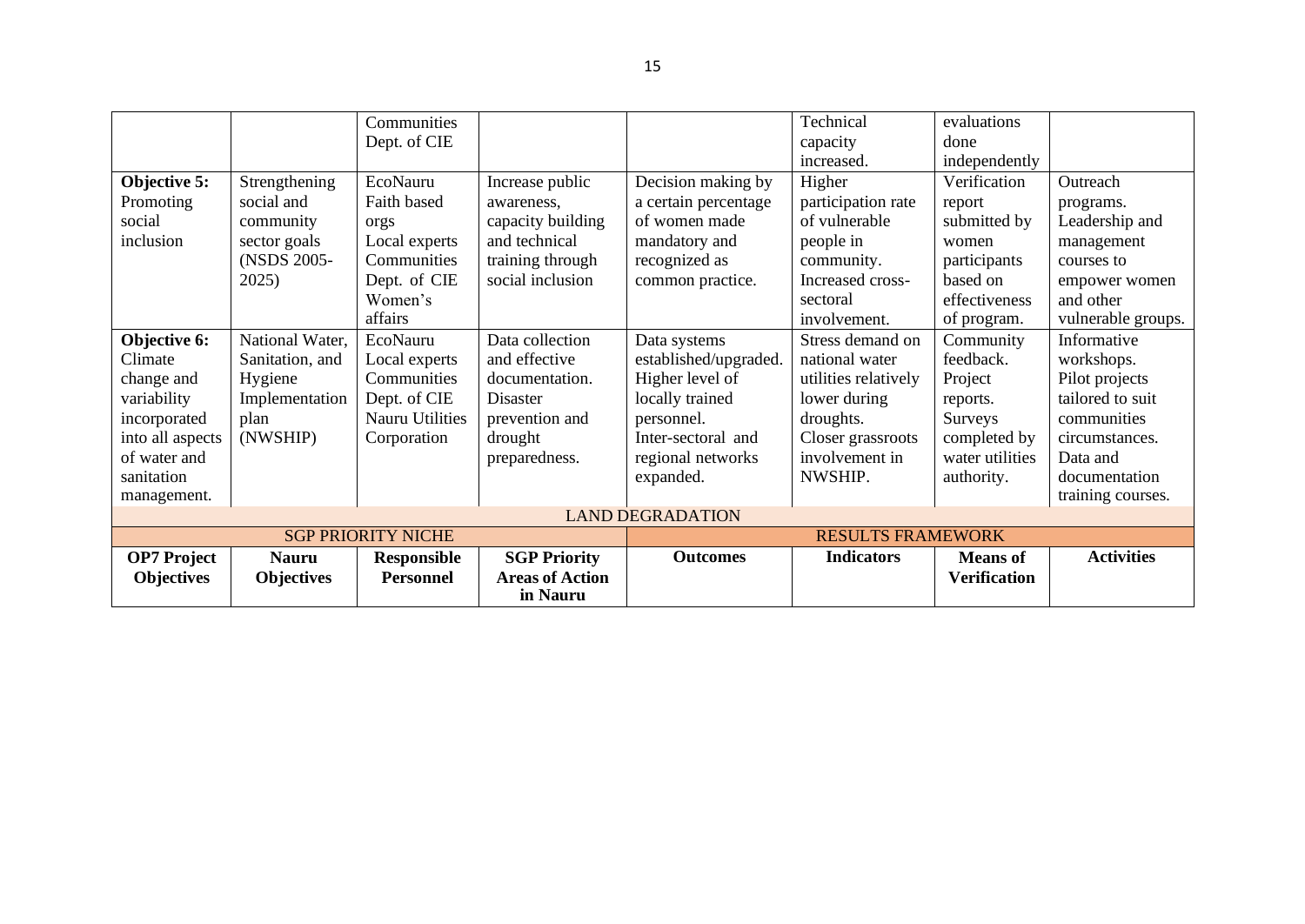| Objective 6:    | Legal           | EcoNauru          | Creation of related  | Legal framework      | Flow of            | Project           | 2 projects:      |
|-----------------|-----------------|-------------------|----------------------|----------------------|--------------------|-------------------|------------------|
| Rehabilitation, | frameworks      | Communities       | legal/policies acts. | established.         | ecosystem          | reports           | Legal workshops  |
| conservation,   | created for the | Dept. of CIE      | Establishment of     | Technical capacity   | services are       | Surveys           | and training     |
| and             | replanting of   | <b>ROC</b> Taiwan | nurseries/sanctuary  | and legal            | improved to help   | Independent       | sessions.        |
| sustainable     | native plants.  | technical team    | parks.               | understanding        | sustain            | assessments       | Recommendations  |
| use of          | Community       | Nauru             | Community            | increased within     | livelihoods of     | Community         | developed by     |
| biodiversity    | awareness on    | Rehabilitation    | awareness and        | communities.         | local communities  | feedback          | communities to   |
| integrated into | legal           | Corporation       | capacity building.   | Sanctuary plans      |                    |                   | submit to        |
| cross-sectoral  | frameworks.     |                   |                      | endorsed.            |                    |                   | Government.      |
| policies.       |                 |                   |                      |                      |                    |                   | Local policies   |
|                 |                 |                   |                      |                      |                    |                   | developed.       |
| Objective 7:    | Strengthen land | EcoNauru          | Develop local land   | Improved planning    | Environmentally    | District          | 2 projects:      |
| Reduce the      | use planning in |                   | use systems for      | with purposeful      | friendly methods   | community         |                  |
| socio-          | communities     | Dept. of CIE      | communities.         | placing of           | are more           | reports           | To be determined |
| economic        |                 |                   |                      | infrastructure.      | common.            |                   | by communities   |
| pressures of    |                 | Nauru             |                      |                      |                    | Feedback          | based on local   |
| community       |                 | Rehabilitation    |                      |                      | Innovative         | survey            | circumstances    |
| land use        |                 | Corporation       |                      |                      | solutions are more |                   |                  |
|                 | Align           |                   | Alleviate pressure   | Coastal land area is | frequent.          | Official          |                  |
|                 | community       | Civil Society     | on the coastal area  | protected and        |                    | census from       |                  |
|                 | priorities to   | Groups            | by exploring         | remains useable for  | Land disputes      | <b>Statistics</b> |                  |
|                 | national        |                   | options              | current and future   | decrease.          | <b>Bureau</b>     |                  |
|                 | 'Higher         |                   |                      | generations          |                    |                   |                  |
|                 | Ground          |                   | Increase awareness   |                      | Shoreline          | Sand profiling    |                  |
|                 | Initiative'     |                   |                      |                      | sedimentary        | reports           |                  |
|                 | concept.        |                   |                      |                      | deposits are       |                   |                  |
|                 |                 |                   |                      |                      | evident            | Nauru Lands       |                  |
|                 |                 |                   |                      |                      |                    | Committee         |                  |
|                 |                 |                   |                      |                      |                    | Survey.           |                  |

It is important to note that the above table represents the interests of stakeholders communicated during the several consultations conducted throughout the development of this report. However, the CPS is a living document and priorities may evolve over time, therefore the focus of the above priorities are primarily aimed at the GEF OPS cycle to which it has been allocated to. Different targets under future cycles should aim to build upon the existing conditions for further improvement, or if different priorities are pursued, they should then be done so in a complementary manner which ensures the continuity of the above already invested efforts without rendering them obsolete.